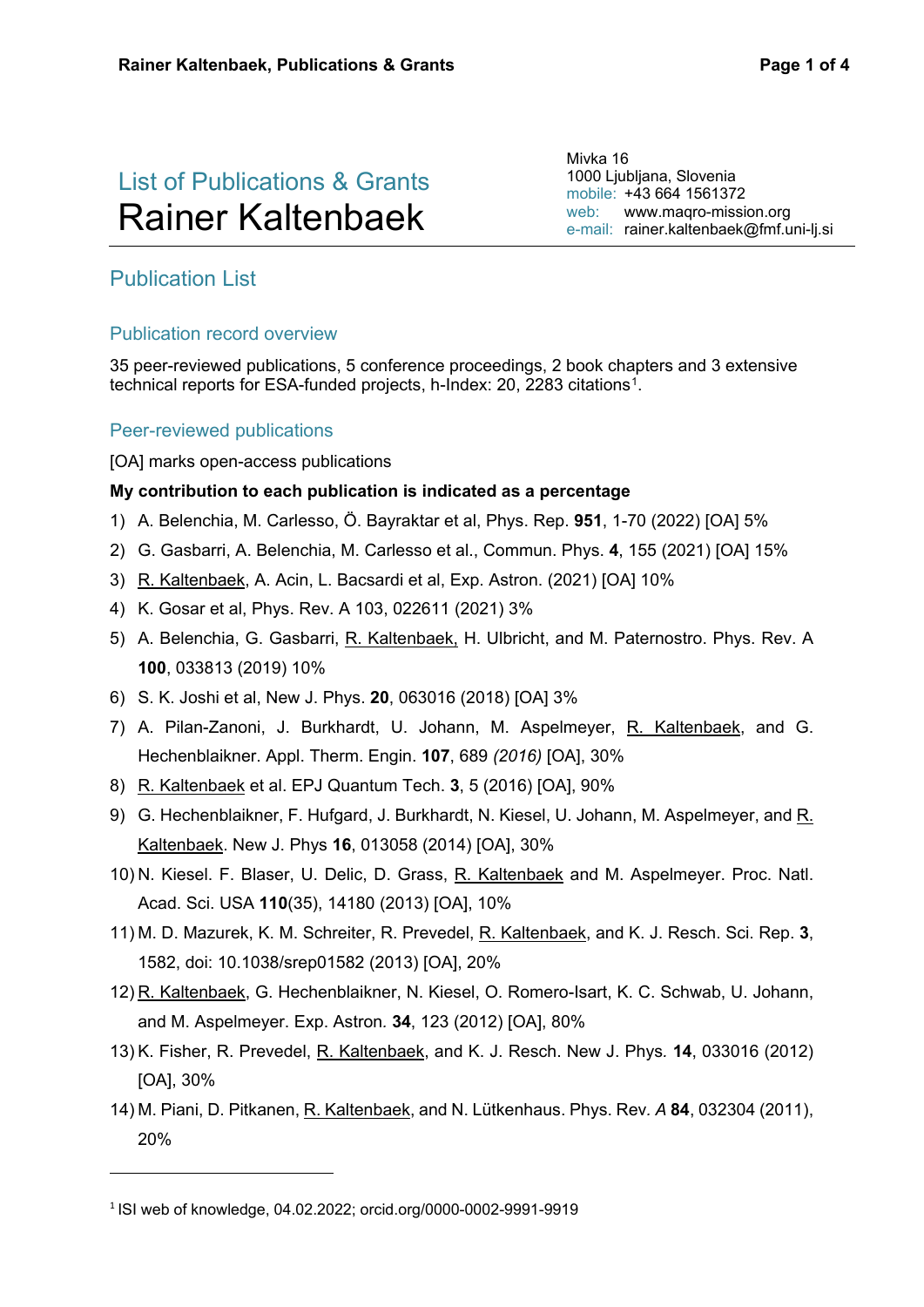- 15) O. Romero-Isart, A. C. Pflanzer, F. Blaser, R. Kaltenbaek, N. Kiesel, M. Aspelmeyer, and J. I. Cirac. Phys. Rev. Lett*.* **107**, 020405 (2011), 10%
- 16) Tzu-Chieh Wei, J. Lavoie, and R. Kaltenbaek. Phys. Rev. A **83**, 033839 (2011), 20%
- 17) R. Prevedel, Y. Lu, W. Matthews, R. Kaltenbaek, and K. J. Resch. Phys. Rev. Lett. **106**, 110505 (2011), 20%
- 18) R. Kaltenbaek, J. Lavoie, B. Zeng, S. D. Bartlett, and K. J. Resch. Nature Phys*.* **6**, 850 (2010), 40%
- 19) J. Lavoie, R. Kaltenbaek, M. Piani, and K. J. Resch. Nature Phys*.* **6**, 827 (2010), 25%
- 20) Y. Lu, N. Coish, R. Kaltenbaek, D. R. Hamel, S. Croke, and K. J. Resch. Phys. Rev. A **82**, 042340 (2010), 15%
- 21) J. Lavoie, R. Kaltenbaek, M. Piani and K. J. Resch. Phys. Rev. Lett*.* **105**, 130501 (2010), 40%
- 22) N. Killoran, D. N. Biggerstaff, R. Kaltenbaek, K. J. Resch, and N. Lütkenhaus. Phys. Rev. A **81**, 012334 (2010), 15%
- 23) D. N. Biggerstaff, R. Kaltenbaek, D. R. Hamel, G. Weihs, T. Rudolph, and K. J. Resch. Phys. Rev. Lett. **103**, 240504 (2009), 20%
- 24) K. M. Schreiter, A. Pasieka, R. Kaltenbaek, K. J. Resch, and D.W. Kribs. Phys. Rev. A **80**, 022311 (2009), 20%
- 25) J. Lavoie, R. Kaltenbaek, and K. J. Resch. New J. Phys*.* **11**, 073051 (2009) [OA], 40%
- 26) R. Kaltenbaek, J. Lavoie, and K. J. Resch. Phys. Rev. Lett. **102**, 243601 (2009), 50%
- 27) R. Kaltenbaek, R. Prevedel, M. Aspelmeyer, and A. Zeilinger. Phys. Rev. A **79**, 040302 (2009), 80%
- 28) J. Lavoie, R. Kaltenbaek, and K. J. Resch. Opt. Exp*.* **17**, 3818 (2009) [OA], 40%
- 29) R. Kaltenbaek, J. Lavoie, D. N. Biggerstaff, and K. J. Resch. Nature Phys*.* **4**, 864 (2008), 60%
- 30) S. Gröblacher, T. Paterek, R. Kaltenbaek, C. Brukner, M. Zukowski, M. Aspelmeyer, and A. Zeilinger. Nature **446**, 252 (2007), 15%
- 31) S. Gröblacher, T. Paterek, R. Kaltenbaek, C. Brukner, M. Zukowski, M. Aspelmeyer, and A. Zeilinger. Nature **446**, 871 (2007), 15%
- 32) R. Prevedel, P. Walther, F. Tiefenbacher, P. Böhi, R. Kaltenbaek, T. Jennewein, and A. Zeilinger. Nature **445**, 65 (2007), 15%
- 33) R. Kaltenbaek, B. Blauensteiner, M. Zukowski, M. Aspelmeyer, and A. Zeilinger. Phys. Rev. Lett. **96**, 240502 (2006), 70%
- 34) R. Ursin, R. Jennewein, M. Aspelmeyer, R. Kaltenbaek, M. Lindenthal, P. Walther, and A. Zeilinger. Nature **430**, 849 (2004), 15%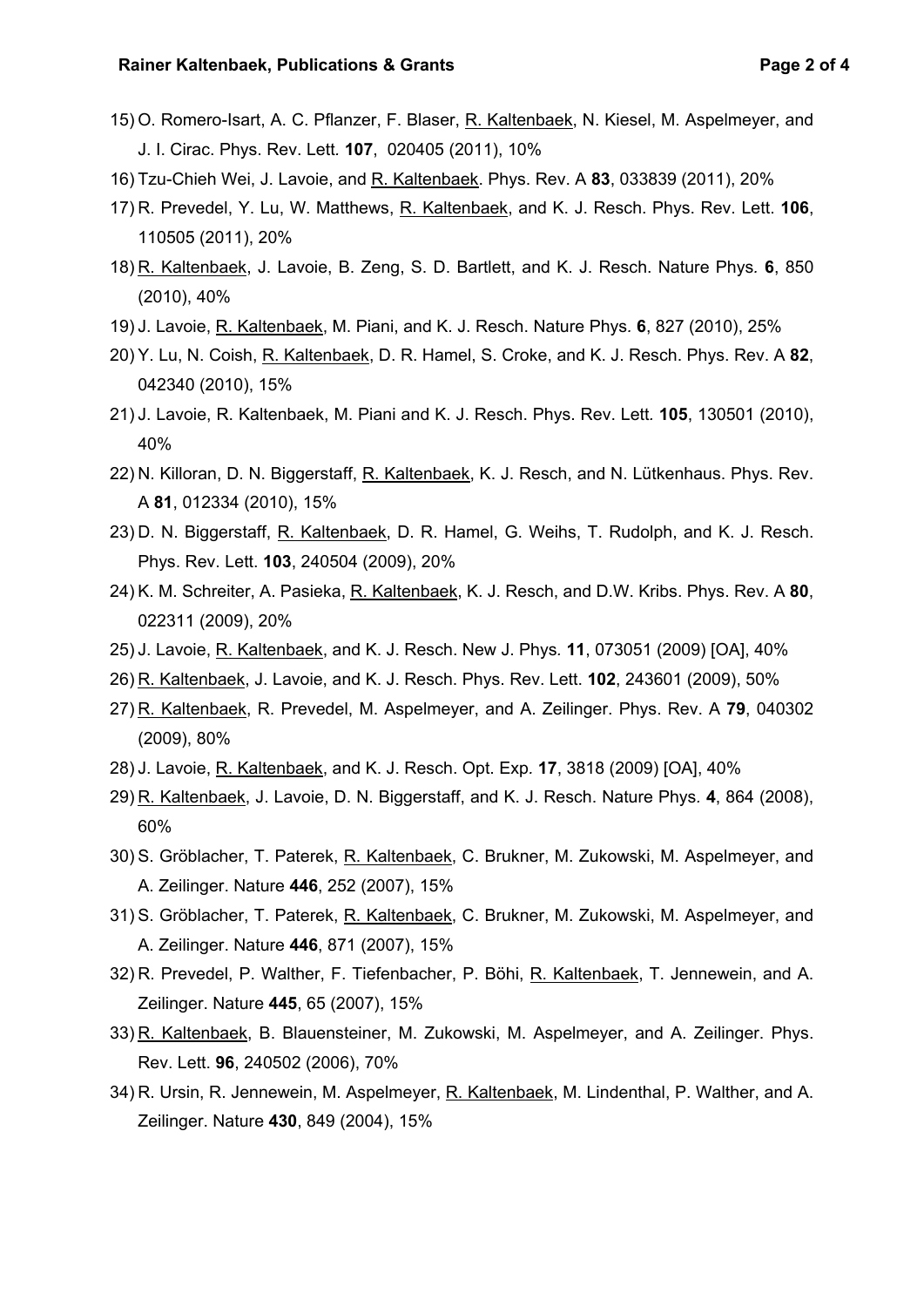35) M. Aspelmeyer, H. R. Böhm, T. Gyatso, T. Jennewein, R. Kaltenbaek, M. Lindenthal, G. Molina-Terriza, A. Poppe, K. J. Resch, M. Taraba, R. Ursin, P. Walther and A. Zeilinger. Science **301**, 621 (2003), 10%

# Pre-print articles

[OA] marks open-access public

- 1) R. Kaltenbaek, M. Arndt, M. Aspelmeyer et al, *MAQRO – BPS 2023 Research Campaign Whitepaper*, arXiv: 2202.01535 (2022)
- 2) R. Kaltenbaek, *Feasibility considerations for free-fall tests of gravitational decoherence*, arXiv: 2111.01483 (2021), accepted for publication in AVS Quantum Science

# Articles in Conference Proceedings

- 3) R. Kaltenbaek. *Testing quantum physics in space using high-mass matter-wave interferometry.* Proc. 50th Rencontres de Moriond, ed. E. Augé, J. Dumarchez, J. Trân Thanh Vân, pp. 141-144 arXiv: 1508.07796 (2015)
- 4) R. Kaltenbaek. *Testing quantum physics in space using optically trapped nanospheres*. Proc. of SPIE **8810**, 88100B (2013)
- 5) K. J. Resch, H. Hübel, D. R. Hamel, A. Fedrizzi, S. Ramelov, T. Jennewein, J. Lavoie, R. Kaltenbaek, and M. Piani. *Photon triplets and bound entanglement*. IEEE ICO-IP, Ottawa (2011)
- 6) K. J. Resch, R. Kaltenbaek, J. Lavoie and D. N. Biggerstaff. *Chirped-pulse interferometry with finite frequency correlations*. Proc. of SPIE **7465**, 7465N (2009)
- 7) R. Kaltenbaek, M. Aspelmeyer, T. Jennewein, C. Brukner, A. Zeilinger, M. Pfennigbauer and W. R. Leeb. *Proof-of-concept experiments for quantum physics in space*. Proc. of SPIE **5161**, 252 (2003)

#### Chapters in books

- 1) R. Kaltenbaek. *Tests in Space*. In "Do Wave Functions Jump? Perspectives of the Work of GianCarlo Ghirardi", V. Allori, A. Bassi, D. Dürr, and N. Zanghi, editors, pages 401 – 411. Springer International Publishing (2021)
- 2) R. Kaltenbaek and M. Aspelmeyer. *Optomechanical Schrödinger cats – a case for space*. In "Erwin Schrödinger – 50 Years After", W. L. Reiter and J. Yngvason, editors, pages 123 – 132. New York: Wiley (2013). arXiv:1502.02876

# Technical Reports